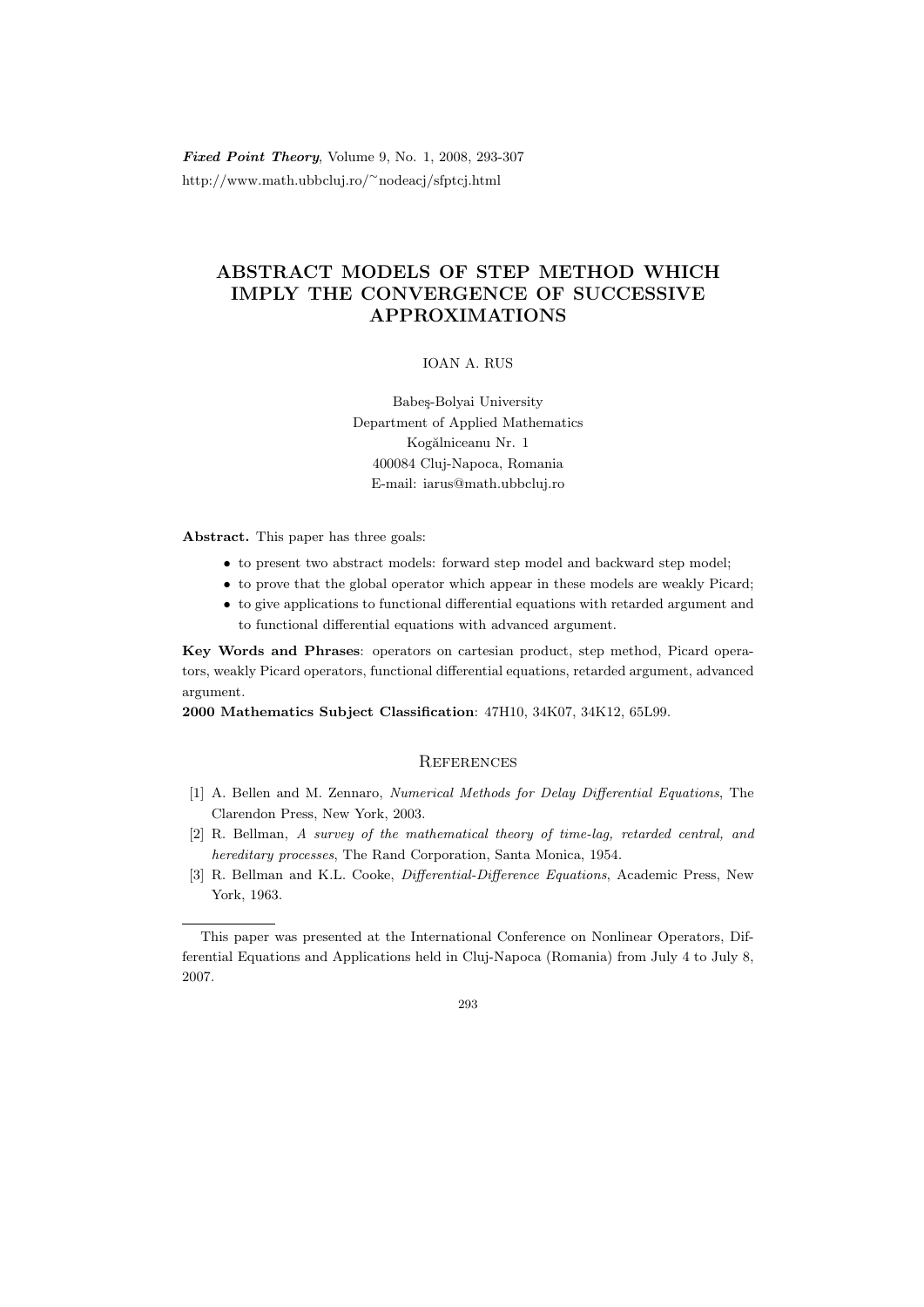## 294 IOAN A. RUS

- [4] G.A. Bocharov and A.A. Romanyukha, Numerical solution of differential equations with retarded argument on the basis of linear multistep, methods, Akad. Nauk SSSR, Moscow, Preprint 86-116, 1986.
- [5] T.A. Burton, Stability by Fixed Point Theory for Functional Differential Equations, Dover Publications, Mineola, 2006.
- [6] Gh. Coman, G. Pavel, I. Rus and I.A. Rus, *Introducere în teoria ecuatiilor operatoriale*, Editura Dacia, Cluj-Napoca, 1976.
- [7] K. Cooke, Existence, uniqueness and continuous dependence for hereditary systems, Annali di Mat. Pura Appl., 85(1970), 63-82.
- [8] S. Doss and S.K. Nasr, On the functional equation  $\frac{dy}{dx} = f(s, y(s), y(s+h))$ ,  $h > 0$ , Amer. J. Math., 75(1953), 713-716.
- [9] L.E. Elsgolts and S.B. Norkin, Introduction to the Theory of Differential Equations with Deviating Arguments, Nauka, Moscow, 1971 (in Russian).
- [10] A. Halanay, Differential Equations: Stability, Oscillations, Time Lags, Acad. Press, New York, 1966.
- [11] J.K. Hale, Theory of Functional Differential Equations, Springer, 1977.
- [12] M.W. Hirsch and C.C. Pugh, *Stable manifolds and hyperbolic sets*, Proc. Symp. Pure Math., 14(1970), 133-163.
- [13] V.-M. Kokkanen and G. Moroşan, *Differentiability with respect to delay*, Diff. Int. Eq., 11(1998), 589-603.
- [14] J. Jankowski, Remarks on extremal solutions of differential equations with advanced argument, Rend. Circolo Mat. Palermo, 55(2006), 95-102.
- [15] V. Kolmanovskii and A. Myshkis, Applied Theory of Functional Differential Equations, Kluwer Acad. Publ., Dordrecht, 1992.
- [16] N.N. Krasovskii, Stability of Motion, Stanford Univ. Press, 1963.
- [17] R.D. Nussbaum and H.-O. Peitgen, Special and spurious solutions of  $\dot{x}(t) = -\alpha f(x(t -$ 1)), Mem. Amer. Math. Soc., 51(1984), no. 310.
- [18] N.M. Oguztöreli, Time-lag Control Systems, Acad. Press, New York, 1966.
- [19] D. Otrocol, A numerical method for approximating the solution of Lotka-Volterra system with two delays, Studia Univ. Babes-Bolyai, Math.,  $50(2005)$ , no. 1, 99-100.
- [20] D. Otrocol, Lotka-Volterra system with two delays via weakly Picard operators, Nonlinear Analysis Forum, 10(2005), 193-199.
- [21] D. Otrocol, Sisteme Lotka-Volterra cu argument întârziat, Presa Univ. Clujeană, Cluj-Napoca, 2007.
- [22] M.R. Raclis, Théorèmes d'existence pour les équations fonctionnelles-différentielles, Bull. Soc. Math. Roumanie, 30(1927), 106-109.
- [23] I.A. Rus, A fibre generalized contraction theorem and applications, Mathematica, 41(1999), no. 1, 85-90.
- [24] I.A. Rus, Fiber Picard operators and applications, Studia Univ. Babes-Bolyai, Math., 44(1999), 89-98.